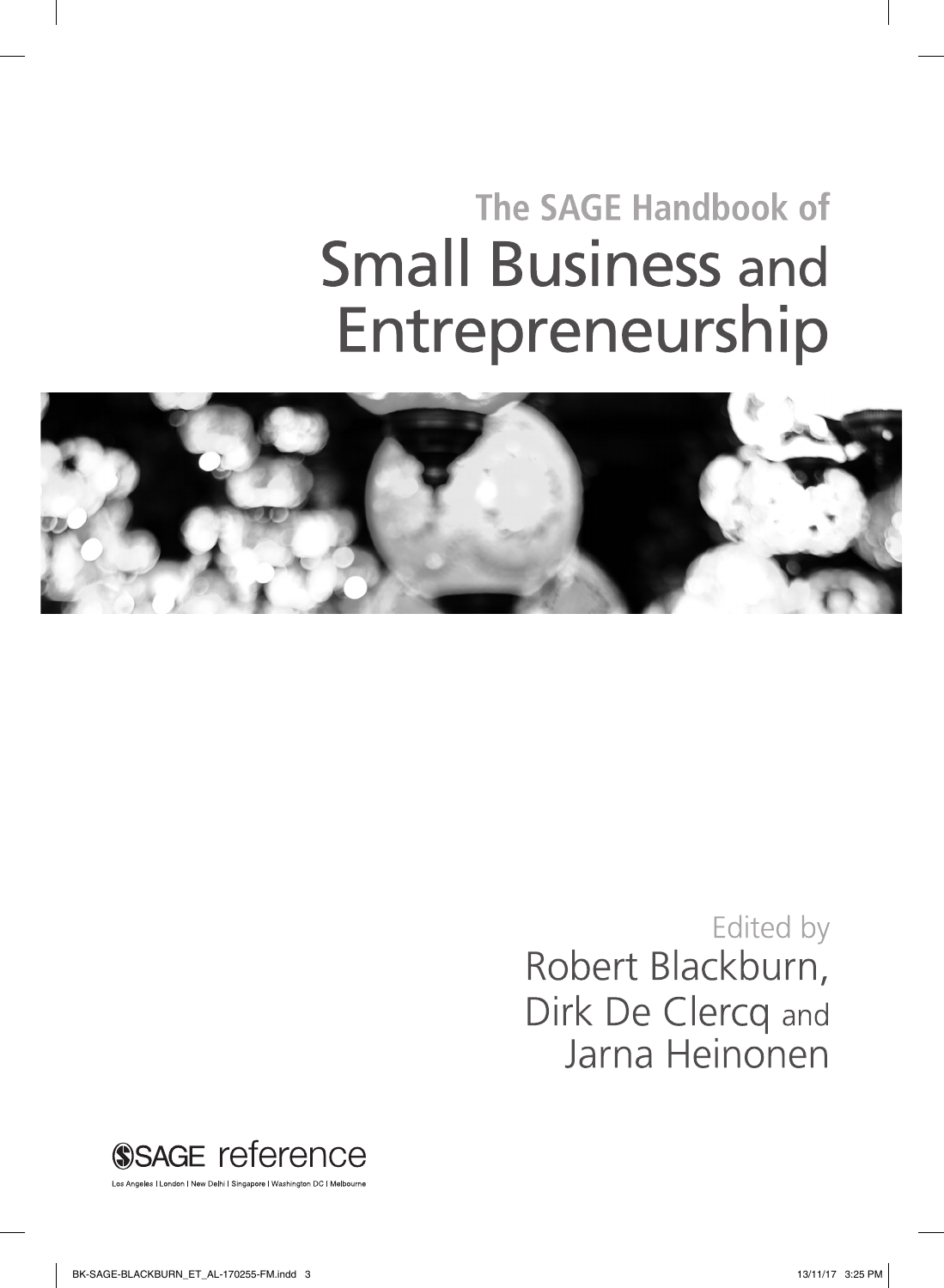

Los Angeles | London | New Delhi Singapore | Washington DC | Melbourne

SAGE Publications Ltd 1 Oliver's Yard 55 City Road London EC1Y 1SP

SAGE Publications Inc. 2455 Teller Road Thousand Oaks, California 91320

SAGE Publications India Pvt Ltd B 1/I 1 Mohan Cooperative Industrial Area Mathura Road New Delhi 110 044

SAGE Publications Asia-Pacific Pte Ltd 3 Church Street #10-04 Samsung Hub Singapore 049483

Editor: Delia Martinez-Alfonso Editorial Assistant: Colette Wilson Production Editor: Rudrani Mukherjee Copyeditor: Sunrise Setting Proofreader: Sunrise Setting Indexer: Cathryn Pritchard Marketing Manager: Alison Borg Cover Design: Wendy Scott Printed in the UK

At SAGE we take sustainability seriously. Most of our products are printed in the UK using FSC papers and boards. When we print overseas we ensure sustainable papers are used as measured by the PREPS grading system. We undertake an annual audit to monitor our sustainability.

Chapter 1 © Robert Blackburn, Dirk De Clercq and Jarna Heinonen 2018 Chapter 2 © Claire M. Leitch and Richard T. Harrison 2018 Chapter 3 © Hamid Vahidnia, H. Shawna Chen, J. Robert Mitchell and Ronald K. Mitchell 2018 Chapter 04 © Kristina Nyström 2018

Chapter 05 © Maura McAdam and Danny Soetanto 2018 Chapter 06 © Stephen Drinkwater 2018

Chapter 07 © Judith van Helvert and Mattias Nordqvist 2018 Chapter 08 © Helen Haugh, Fergus Lyon and Bob Doherty 2018

Chapter 09 © Christian Lechner and Abeer Pervaiz 2018 Chapter 10 © Fokko J. Eller and Michael M. Gielnik 2018 Chapter 11 © Ivan Zupic and Alessandro Giudici 2018 Chapter 12 © Samuel Adomako and Kevin F. Mole 2018 Chapter 13 © Michael H. Morris, Susana C. Santos, Christopher Pryor and Xaver Neumeyer 2018 Chapter 14 © Bjørn Willy Åmo and Lars Kolvereid 2018 Chapter 15 © Mark Freel 2018 Chapter 16 © Rosalind Jones, Sussie C. Morrish, Jonathan Deacon and Morgan P. Miles 2018

Chapter 17 © Colin Mason 2018 Chapter 18 © Marc Cowling and Catherine Matthews 2018 Chapter 19 © Anders Hoffmann David J. Storey 2018 Chapter 20 © John Kitching 2018 Chapter 21 © Erik Stam and Ben Spigel 2018 Chapter 22 © Zhongming Wang and Yanhai Zhao 2018 Chapter 23 © Niina Nummela 2018 Chapter 24 © Wafa N. Almobaireek, Ahmed Alshumaimeri and Tatiana S. Manolova 2018 Chapter 25 © Luke Pittaway, Louisa Huxtable-Thomas and Paul Hannon 2018 Chapter 26 © Thomas M. Cooney 2018 Chapter 27 © Ulla Hytti and Sirpa Koskinen 2018 Chapter 28 © Aaron F. McKenny, Miles A. Zachary, Jeremy C. Short and David J. Ketchen Jnr 2018 Chapter 29 © Anne Kovalainen 2018 Chapter 30 © Cristina Díaz-García 2018 Chapter 31 © Bengt Johannisson 2018 Chapter 32 © Seppo Poutanen 2018

Apart from any fair dealing for the purposes of research or private study, or criticism or review, as permitted under the Copyright, Designs and Patents Act, 1988, this publication may be reproduced, stored or transmitted in any form, or by any means, only with the prior permission in writing of the publishers, or in the case of reprographic reproduction, in accordance with the terms of licences issued by the Copyright Licensing Agency. Enquiries concerning reproduction outside those terms should be sent to the publishers.

#### **Library of Congress Control Number: 2017938473**

#### **British Library Cataloguing in Publication data**

A catalogue record for this book is available from the British Library

ISBN 978-1-4739-2523-6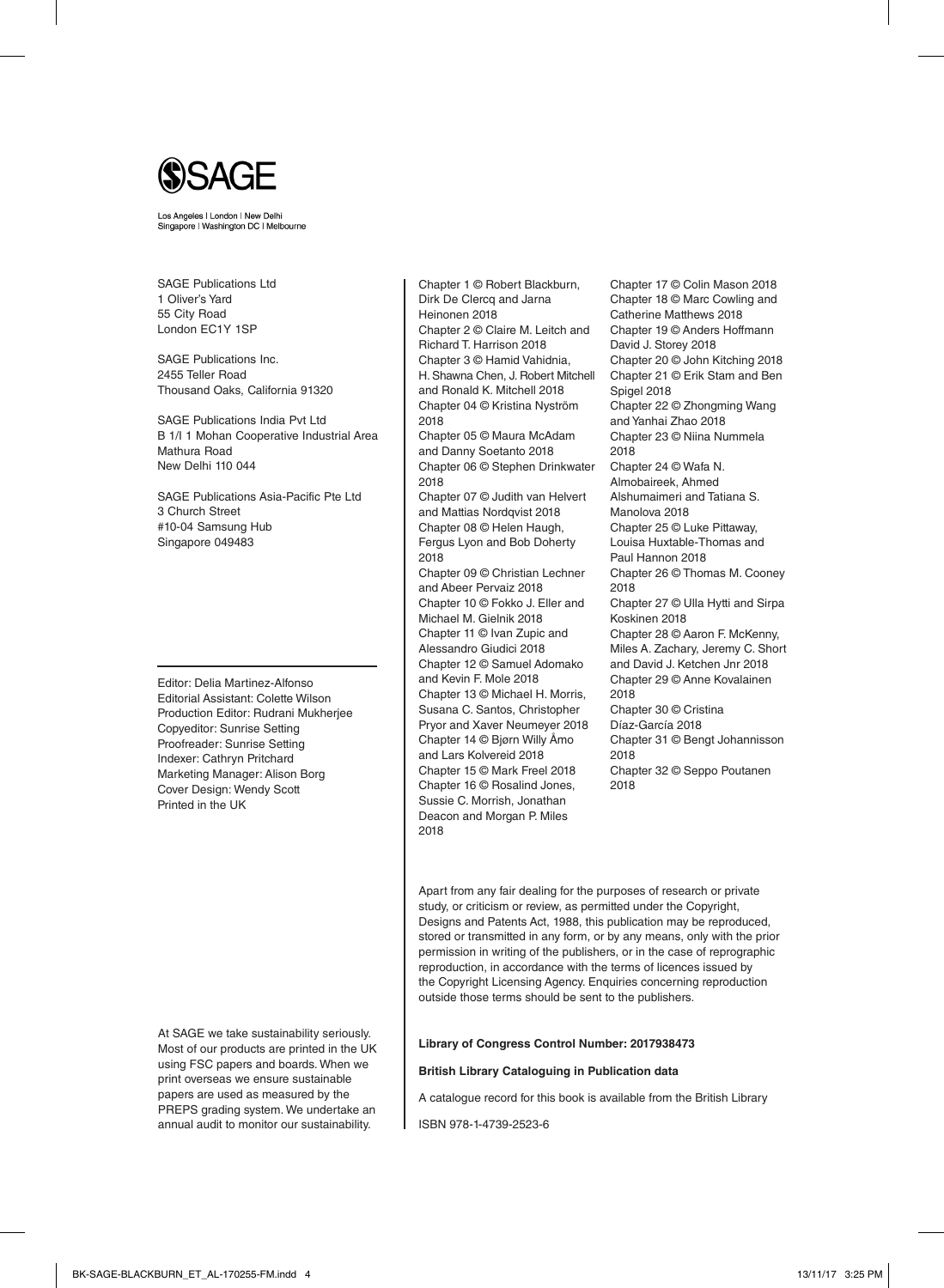# **Contents**

|                | List of Figures                                                                                                                                      | ix           |
|----------------|------------------------------------------------------------------------------------------------------------------------------------------------------|--------------|
|                | List of Tables                                                                                                                                       | xi           |
|                | Notes on the Editors and Contributors                                                                                                                | X111         |
|                | Acknowledgments                                                                                                                                      | xxvii        |
| $\mathbf{1}$   | Introduction<br>Robert Blackburn, Dirk De Clercq and Jarna Heinonen                                                                                  | $\mathbf{1}$ |
| <b>PART I</b>  | PEOPLE AND ENTREPRENEURIAL PROCESSES                                                                                                                 | 13           |
| 2              | Entrepreneurial Leadership: A Critical Review and Research Agenda<br>Claire M. Leitch and Richard T. Harrison                                        | 15           |
| 3              | Entrepreneurial Action Research: Moving Beyond Fixed Conceptualizations<br>Hamid Vahidnia, H. Shawna Chen, J. Robert Mitchell and Ronald K. Mitchell | 38           |
| 4              | Pre- and Post-entrepreneurship Labor Mobility of Entrepreneurs<br>and Employees in Entrepreneurial Firms<br>Kristina Nyström                         | 60           |
| 5              | Networks and Entrepreneurship<br>Maura McAdam and Danny Soetanto                                                                                     | 74           |
| 6              | Migrant Entrepreneurship<br>Stephen Drinkwater                                                                                                       | 94           |
| 7              | Entrepreneurship from a Family Business Perspective<br>Judith van Helvert and Mattias Nordqvist                                                      | 107          |
| 8              | Social Entrepreneurship: Entrepreneurship and Social Value Creation<br>Helen Haugh, Fergus Lyon and Bob Doherty                                      | 125          |
| <b>PART II</b> | <b>ENTREPRENEURSHIP AND SMALL BUSINESS</b><br><b>MANAGEMENT AND ORGANIZATION</b>                                                                     | 143          |
| 9              | Entrepreneurial Strategy: A Contingency Review and Outlook for<br><b>Future Research</b><br>Christian Lechner and Abeer Pervaiz                      | 145          |
| 10             | Perspectives on New Venture Creation<br>Fokko J. Eller and Michael M. Gielnik                                                                        | 166          |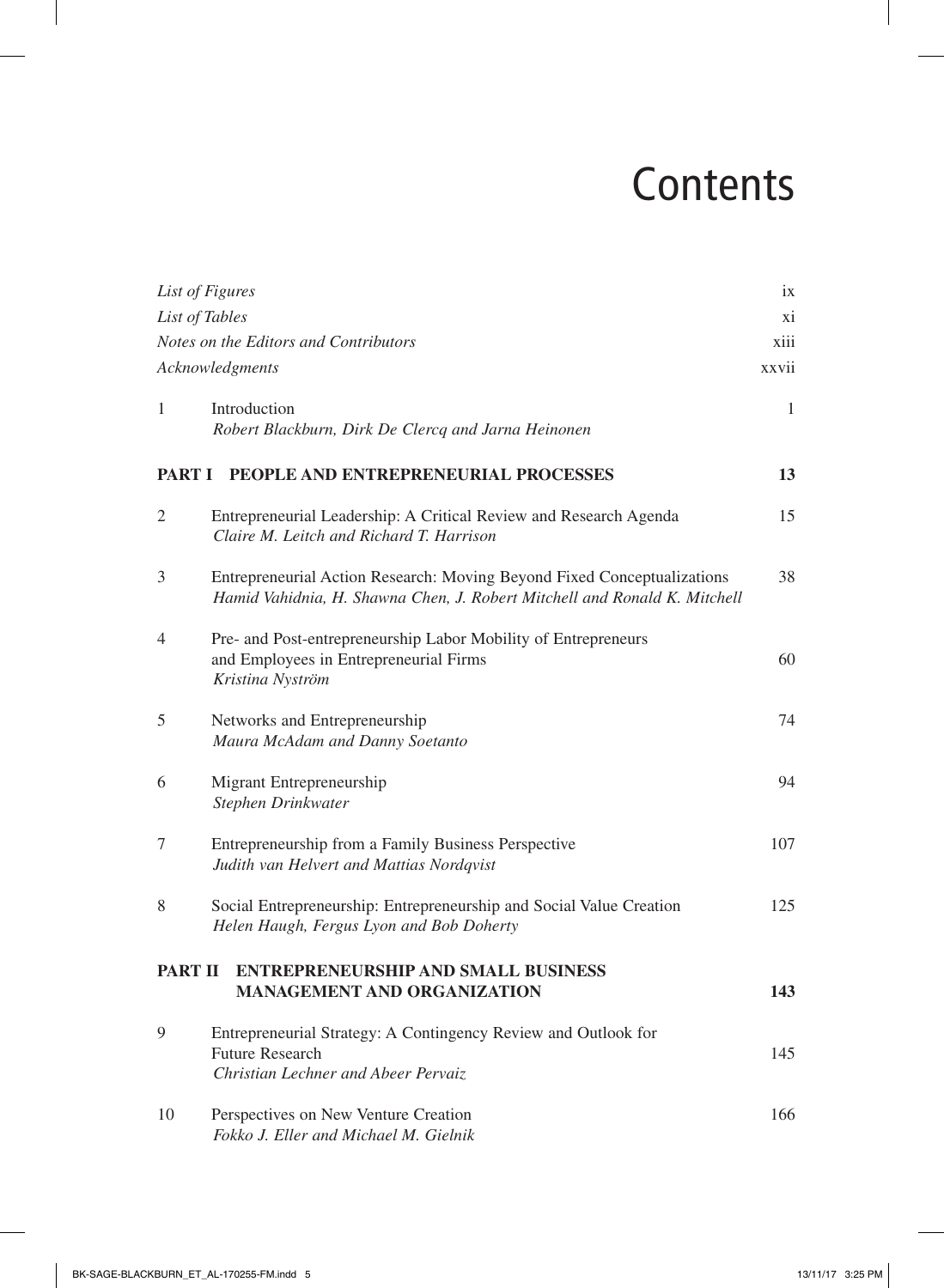| vi | THE SAGE HANDBOOK OF SMALL BUSINESS AND ENTREPRENEURSHIP                                                                                               |     |  |
|----|--------------------------------------------------------------------------------------------------------------------------------------------------------|-----|--|
| 11 | New Venture Growth: Current Findings and Future Challenges<br>Ivan Zupic and Alessandro Giudici                                                        | 191 |  |
| 12 | Small Business Growth and Performance<br>Samuel Adomako and Kevin F. Mole                                                                              | 220 |  |
| 13 | The Nature of Entrepreneurial Exit<br>Michael H. Morris, Susana C. Santos, Christopher Pryor and Xaver Neumeyer                                        | 242 |  |
| 14 | Corporate Entrepreneurship<br>Bjørn Willy Åmo and Lars Kolvereid                                                                                       | 259 |  |
| 15 | Entrepreneurship, Innovation and Small Business<br>Mark Freel                                                                                          | 279 |  |
| 16 | Entrepreneurial Marketing in Small Enterprises<br>Rosalind Jones, Sussie C. Morrish, Jonathan Deacon and Morgan P. Miles                               | 297 |  |
| 17 | Financing Entrepreneurial Ventures<br>Colin Mason                                                                                                      | 321 |  |
| 18 | Internal Financial Management in Smaller, Entrepreneurial Businesses<br>Marc Cowling and Catherine Matthews                                            | 350 |  |
|    | <b>ENTREPRENEURIAL MILIEU</b><br>PART III                                                                                                              |     |  |
| 19 | Can Governments Promote Gazelles? Evidence from Denmark<br>Anders Hoffmann and David J. Storey                                                         | 373 |  |
| 20 | Exploring Firm-Level Effects of Regulation: Going Beyond Survey Approaches<br>John Kitching                                                            | 391 |  |
| 21 | <b>Entrepreneurial Ecosystems</b><br>Erik Stam and Ben Spigel                                                                                          | 407 |  |
| 22 | <b>Entrepreneurial Social Responsibility</b><br>Zhongming Wang and Yanhai Zhao                                                                         | 423 |  |
| 23 | Bringing 'I' into 'E' – What Could It Mean? Reflections on the Past,<br>Present and Future of International Entrepreneurship Research<br>Niina Nummela | 443 |  |
| 24 | Challenges to Venture Growth in Emerging Economies<br>Wafa N. Almobaireek, Ahmed Alshumaimeri and Tatiana S. Manolova                                  | 454 |  |
| 25 | Learning and Educational Programs for Entrepreneurs<br>Luke Pittaway, Louisa Huxtable-Thomas and Paul Hannon                                           | 471 |  |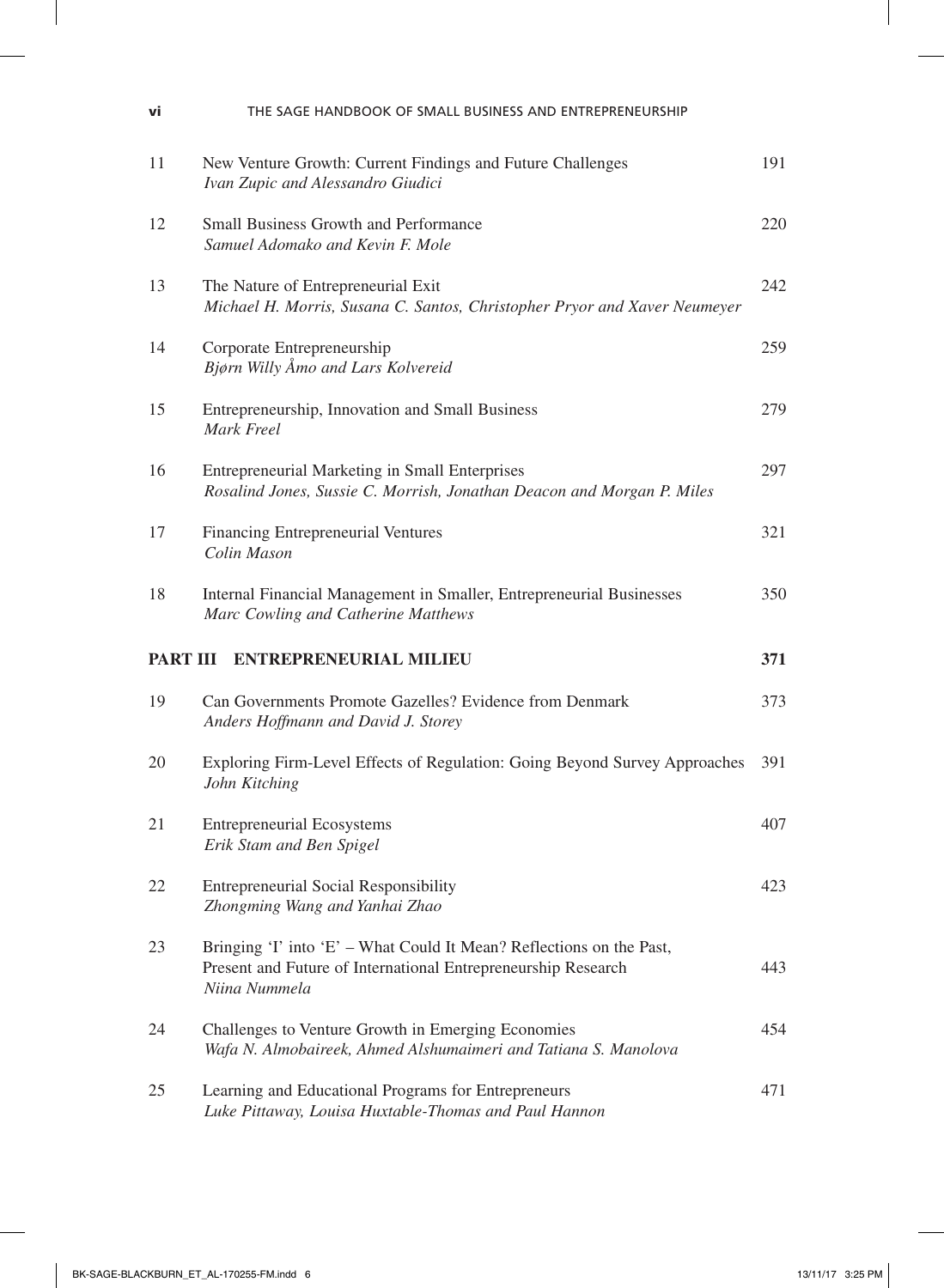|                                                                          | <b>CONTENTS</b>                                                                                                                                                                             | vii        |
|--------------------------------------------------------------------------|---------------------------------------------------------------------------------------------------------------------------------------------------------------------------------------------|------------|
| 26                                                                       | The Use of Case Studies in Entrepreneurship Education<br>Thomas M. Cooney                                                                                                                   | 491        |
| 27                                                                       | Enterprise Education Pedagogy and Redesigning Learning Outcomes:<br>Case of a Public Reform School<br>Ulla Hytti and Sirpa Koskinen                                                         | 505        |
| <b>PART IV</b><br><b>RESEARCHING SMALL BUSINESS AND ENTREPRENEURSHIP</b> |                                                                                                                                                                                             |            |
| 28                                                                       | In Search of Causality in Entrepreneurship Research: Quantitative Methods in<br>Corporate Entrepreneurship<br>Aaron F. McKenny, Miles A. Zachary, Jeremy C. Short and David J. Ketchen Jnr. | 521        |
| 29                                                                       | Qualitative Research in Entrepreneurship<br>Anne Kovalainen                                                                                                                                 | 542        |
| 30                                                                       | Gender and Entrepreneurship at the Crossroads: Where Do You Want to Go?<br>Cristina Díaz-García                                                                                             | 560        |
| 31                                                                       | Making Entrepreneurship Research Matter: The Challenging Journey to<br>an Academic Identity<br><b>Bengt Johannisson</b>                                                                     | 578        |
| 32                                                                       | Critical Perspectives in Entrepreneurship Research<br>Seppo Poutanen                                                                                                                        | 594        |
| Author Index<br>Subject Index                                            |                                                                                                                                                                                             | 614<br>635 |

I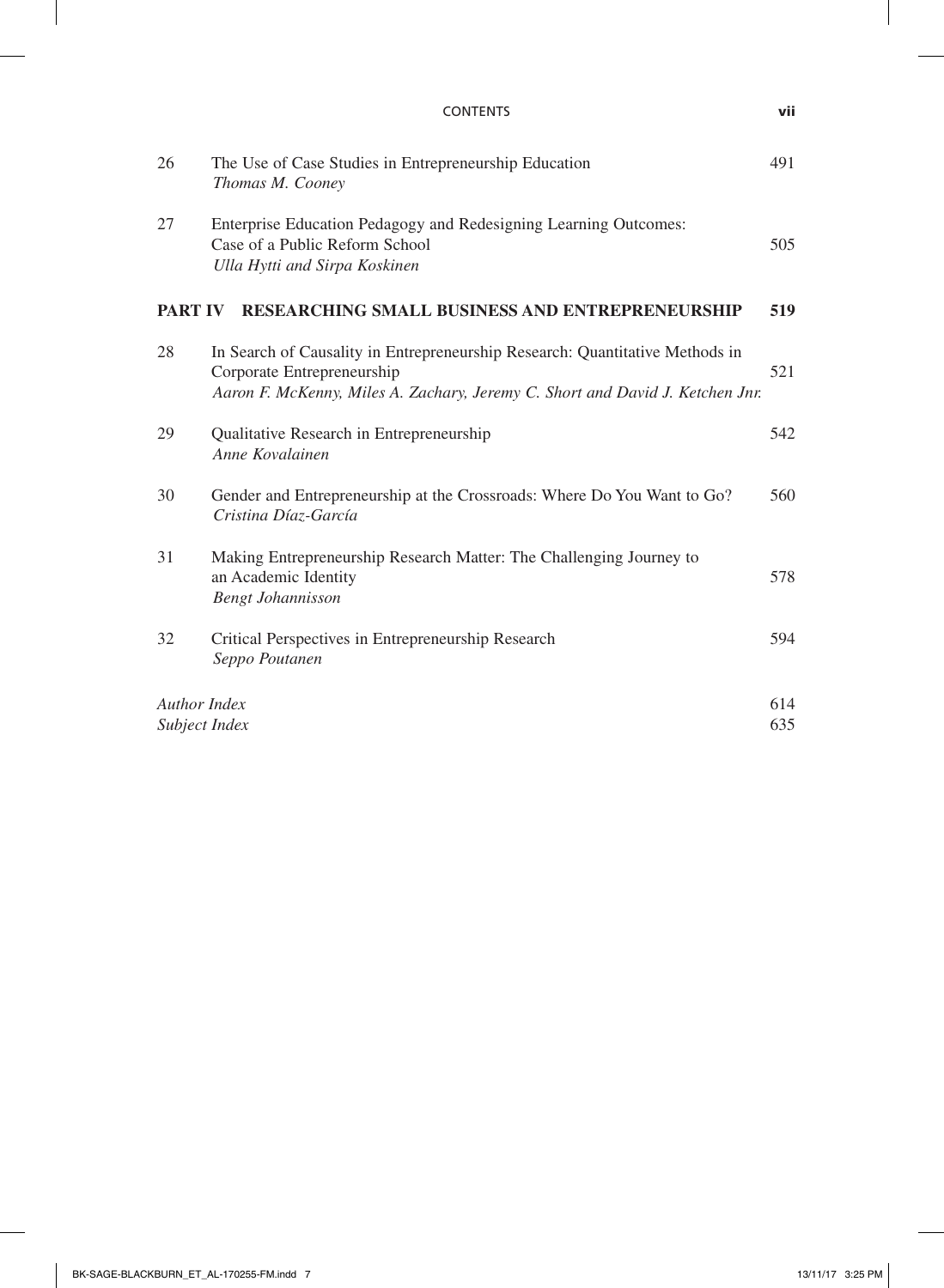

## Introduction

Robert Blackburn, Dirk De Clercq and Jarna Heinonen

For some decades now, the field of entrepreneurship and small business studies has been one of the most vibrant and expansive in business and management, as well as the social sciences more broadly (see for example Carlsson, Braunerhjelm, McKelvey, Olofsson, Persson, & Ylinenpää, 2013; Fayolle, 2014; Landström, Parhankangas, Fayolle, & Riot, 2016; Shane & Venkataraman, 2000). Indeed, one estimate is that the number of Social Science Citation Index (SSCI) journals covering the field has expanded from four in 2003 to around 16 in 2016. Other estimates are much greater depending on the definitions used.1 Entrepreneurship and small business special interest groups (SIGs) are now part and parcel of most mainstream business and management conferences, including the Academy of Management, and there has been a burgeoning of specialist entrepreneurship-related conferences and workshops, such as the Research in Entrepreneurship and Small Business (RENT) and a variety of doctoral and postdoctoral activities ensuring sustainability.2

Whether we know more about the phenomena under study than we did decades ago remains debatable but we believe this is the case. Certainly we have witnessed the increasing number of publications in the form of books series and specialist and mainstream international journals, as well as growing levels of engagement of academics with practitioners and policy makers at national and supra-national levels (Blackburn & Schaper, 2012; OECD/European Union, 2015; Storey, 2014). With this expansion and legitimization has come a growing fragmentation of the field, or specialization in sub-fields, in deepening our knowledge and levels of theorizing. Hence, the field spans topics ranging from entrepreneurial characteristics to the entrepreneurial process and behavioral issues, social entrepreneurship, family business, the management and organization of small businesses, the significance of context and many more (see: Fayolle, Landström, Gartner, & Berglund, 2016a; Ferreira, Reis, & Miranda, 2015; Hsu, Wiklund, Anderson, & Coffey, 2016; Meyer,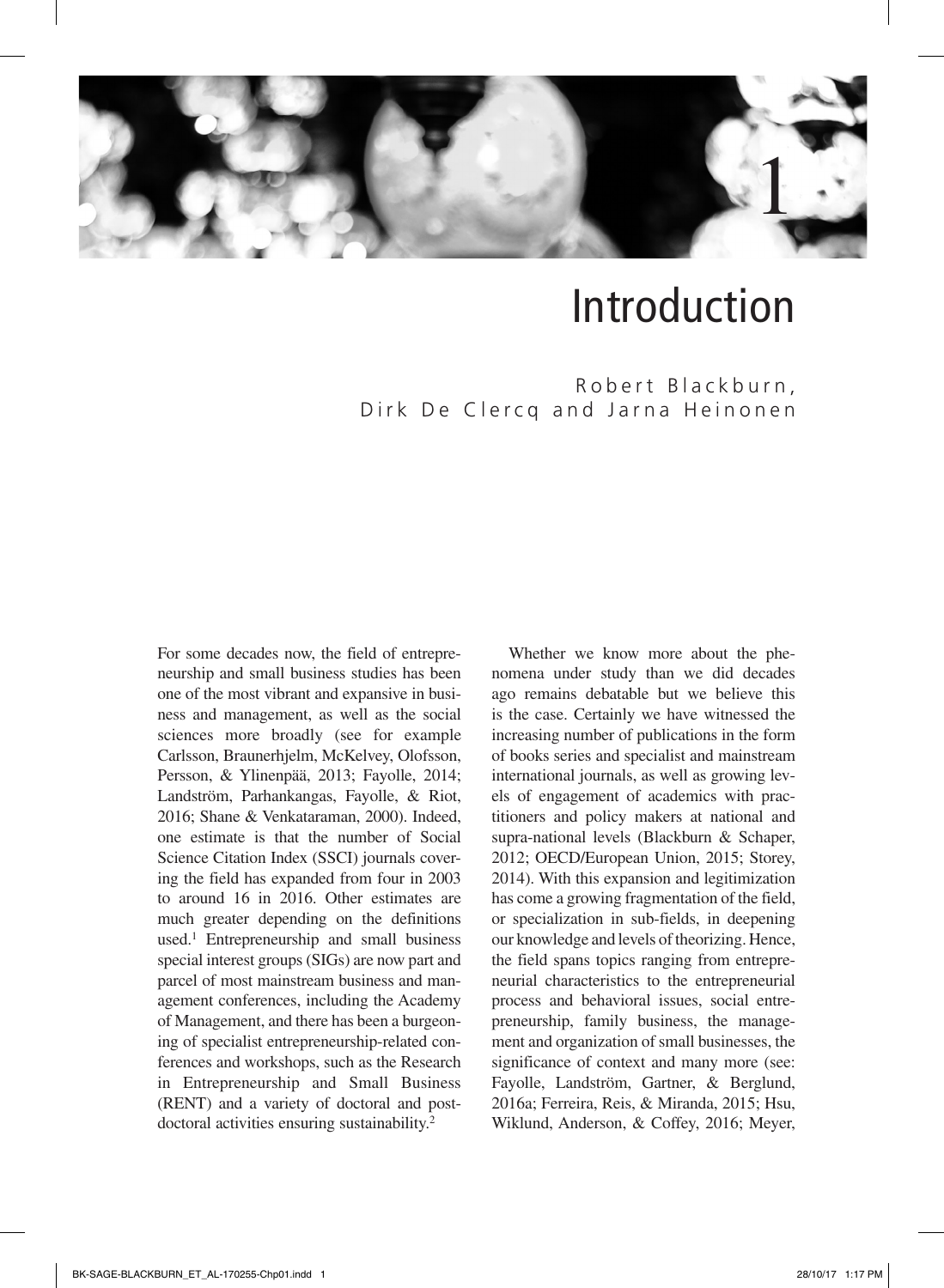Libaers, Thijs, Grant, Glänzel, & Debackere, 2014; Volery & Mazzarol, 2015; Hsu, Wiklund, Anderson, & Coffey, 2016; Welter & Gartner, 2016). In some instances, particularly when studying a new area, researchers continue to borrow and develop concepts and approaches from other disciplines whilst, in others, specific theories have emerged (e.g. Aldrich, 2012). Davidsson, for example, in his analysis of the field, reports its 'considerable growth in volume, quality, and theory-drivenness' (Davidsson, 2016: p. 17). Certainly, the field cannot be accused of being narrow, insular or experiencing ossification! We thus concur with Landström and colleagues (2016) that the field is highly heterogeneous and multidisciplinary and addresses the phenomena at different levels.

The goal of this *Handbook* is to take stock of past research in the broad field of entrepreneurship and small business as well as push the agendas forward. This should be of particular interest to postgraduate students, researchers, and public and private analysts. The timing of a handbook such as this is relevant, as entrepreneurship programs have grown significantly in the past decades and virtually every higher education institution in the world has entrepreneurship within their curriculum, in some shape or form, irrespective of socio-political-economic context (see Davey, Hannon, & Penaluna, 2016; Valerio, Parton,  $& Robb, 2014$ ,  $3$  as well as discussion over the complexities of 'entrepreneurship education', both conceptually and in practice (Fayolle, Verzat, & Wapshott, 2016b; Neck & Greene, 2011), or its impact on entrepreneurship levels (e.g. Walter & Block, 2016). Early career researchers are often required to publish numerous journal articles in order to develop, establish, and maintain their academic standing. Researchers of entrepreneurship also increasingly come from different disciplines – including psychology, finance, marketing, sociology, engineering, medicine, anthropology, and other fields – and hence there is need to be knowledgeable of the history of the field, as well as have insight into

fruitful areas for further research. Combining past and existing research with future orientation particularly helps younger scholars to identify researchers with similar interests and supports them to find new interesting questions to be asked in order to secure the future of entrepreneurship studies. Moreover, public policy-focused organizations and trade associations have for some time now drawn upon entrepreneurship and small business researchers to independently and critically assess the impact of policy interventions, such as growth policies and taxation incentives, as well as analyze entrepreneurial activity levels and a growing list of other topics (see for example Acs, Åstebro, Audretsch, & Robinson, 2016; Audretsch, Grilo, & Thurik, 2007; Bennett, 2014; Curran, 2000; Storey, 2014). Thus, a handbook such as this is also an essential tool to assist a varied set of stakeholders.

This brings us to the title of this *Handbook*. Of course, one of the earliest divisions in the field was the conceptual separation of 'entrepreneurs' from 'small business', essentially based on the observation of the different motivations of the people establishing an enterprise (Carland, Hoy, Boulton, & Carland, 1984). 'Small business owners' were classified as those that start the enterprise as an extension of the personality of the founder and the activities of the enterprise are inextricably bound with family needs. On the other hand, the 'entrepreneur' was regarded as one who starts an enterprise for the purpose of profit, or a risk taker, and the owners and managers utilize strategic management techniques. Such a separation is furthered by the argument that the domain should set out its boundaries in order to develop its own concepts as well as achieve external recognition. In examining the field as a whole, however, many empirical studies of 'entrepreneurship' involve analyses of human endeavor within new, small, or independent enterprises (e.g. Scase & Goffee, 1981). Furthermore, even when 'entrepreneurship' is in the foreground of articles and books, when the empirics of their studies are examined in detail, the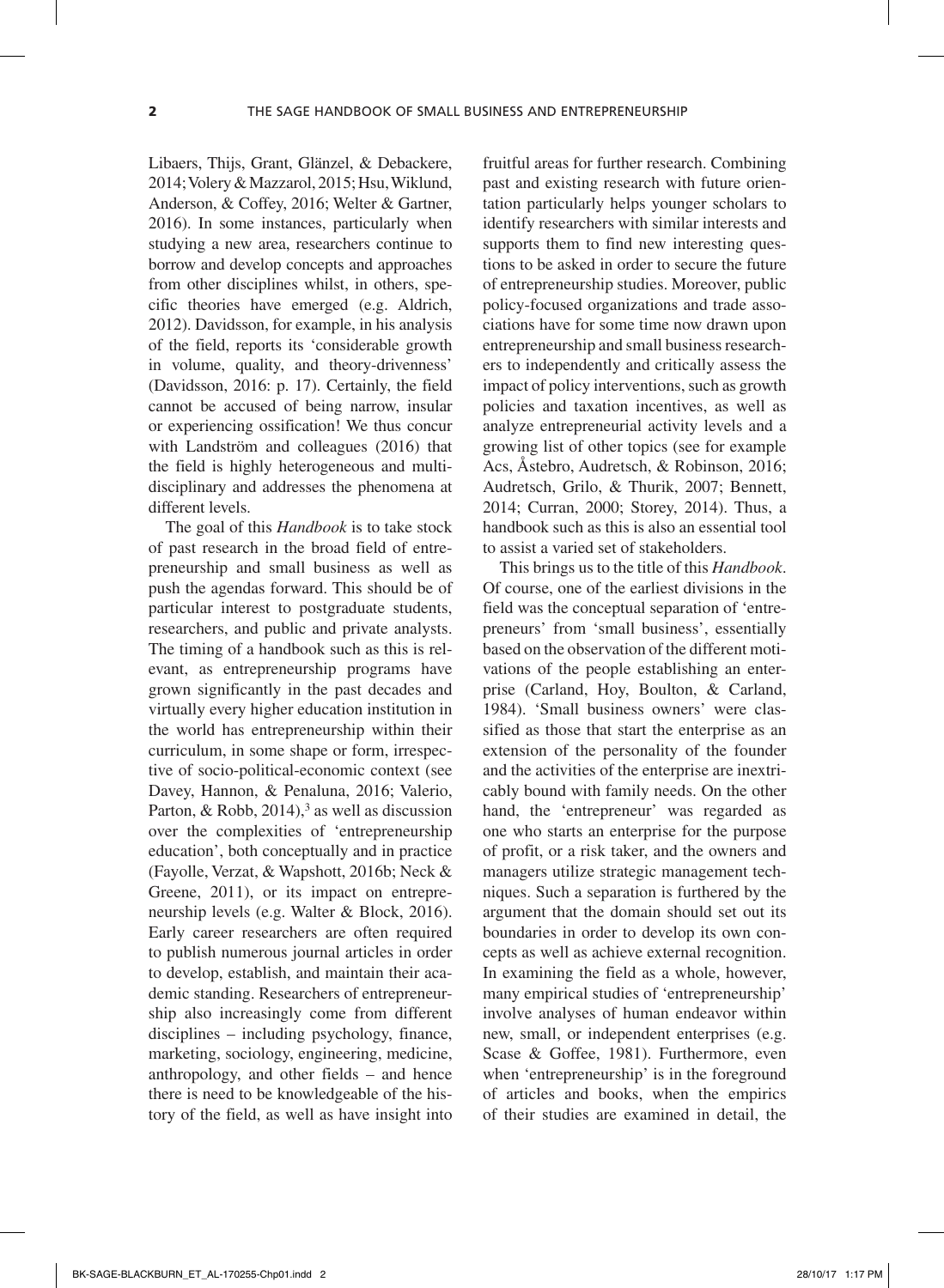arguments relating to 'risk-taking' often appear to disappear into thin air.<sup>4</sup> Indeed, this unraveling of entrepreneurs from the small business remains one of the Gordian knots of the field of study. Thus, although we recognize the significance of entrepreneurship as a focus of research, in the sense of new venture formation and risk-taking, we also recognize the importance of established and small firms, as well as the new areas of intellectual curiosity in the wider field.

In developing this *Handbook*, it has become even more obvious that the landscape of research has widened and deepened to include new and distinctive areas, such as entrepreneurial learning (e.g. Leitch & Vollery, 2017) and critical perspectives (e.g. Essers, Dey, Tedmanson, & Verduyn, 2017; Fletcher & Seldon, 2016), as well as to drill down into existing ones, such as family business (e.g. Hsu et al., 2017; López-Fernández, Serrano-Bedia, & Pérez-Pérez, 2016; Short, Sharma, Lumpkin, & Pearson, 2016), finance (e.g. Roberts, 2015; Short, Ketchen, McKenny, Allison, & Ireland, 2017), psychology (Brännback & Carsrud, 2017) and entrepreneurial 'exit' (e.g. DeTienne & Wennberg, 2016). The literature has also seen the production of more nuanced accounts and the utilization of a range of methodologies as sub-fields of study have emerged (see for example Shepherd & Patzelt, 2017), building upon earlier approaches to research (Curran & Blackburn, 2000; Davidsson, 2004). Furthermore, critical perspectives to entrepreneurship and small business research are becoming increasingly visible in conferences and publications, suggesting that 'mainstream' research (whatever is meant by that) has not been able to capture the phenomenon of entrepreneurship sufficiently.

Hence, we choose to use the title *Small Business and Entrepreneurship* to signal that this *Handbook* seeks to contribute to the field broadly defined. This provides the advantage of allowing new perspectives in the field whilst also facilitating further in-depth analyses of more mature sub-fields.

Set against this fertile research context, working with leading authors in their subject areas, we have aimed to produce a series of chapters that contribute empirically, conceptually, and methodologically to the discussion in the field. Of course, no publication can be exhaustive and cover all the challenges of this widening field. However, the book is truly multi-disciplinary, not restricted to one perspective or level, and approaches entrepreneurship and small business from various angles, using a variety of methodological stances, levels of analyses, and contexts. Classifying the field and its sub-fields is something of a challenge but we have sought to group the chapters into what we regard as having common areas of interest. Even so, we would not regard these sections as hermetically sealed from each other. Collectively, however, the chapters seek to provide a state-of-the-art on specific topics, established and new, and provide suggestions and platforms for future research.

#### Chapter Overviews

The book is divided into four parts.

Part I discusses issues related to *people and entrepreneurial processes*, focusing on how people, either as individuals or in groups, and their activities shape the nature of entrepreneurship activities in a variety of different ways.

Part II covers issues related to *entrepreneurship strategy, development, and organization,* providing contributions on the genesis of business development and the various ways in which small firms develop and the different ways in which entrepreneurship manifests itself in terms of organizational forms.

Part III focuses on the broader *entrepreneurial milieu* in which firms are embedded, entailing issues with respect to government, internationalization, and education.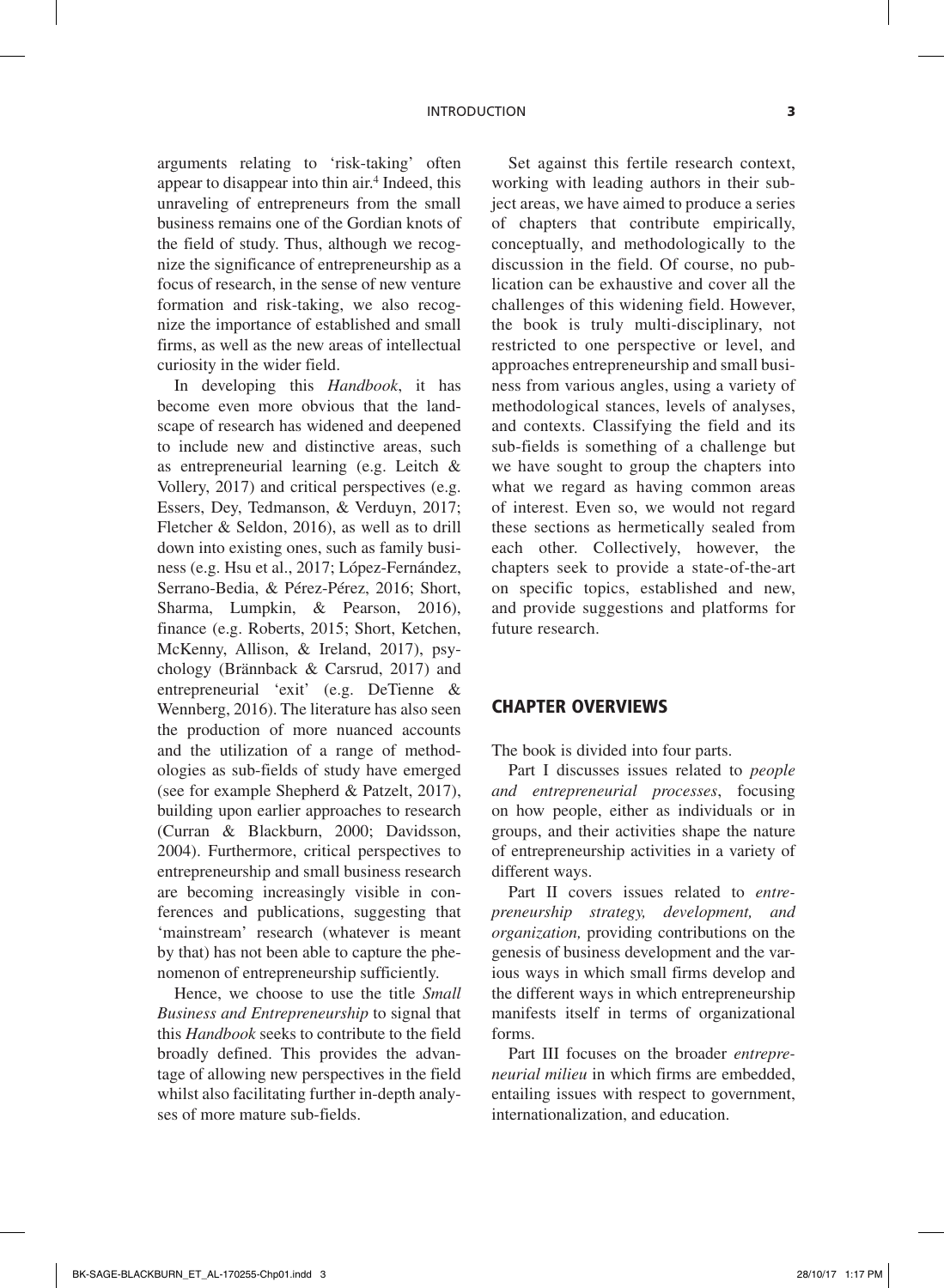Part IV focuses on issues related to *research methodologies* and trends in entrepreneurship research.

### *Part I: People and Entrepreneurial Processes*

In Chapter 2, Leitch and Harrison provide a comprehensive review of research on entrepreneurial leadership. They identify five areas of concern, which in turn imply paths for further improvement: the incomplete ways in which entrepreneurial leadership has been informed by theories from either entrepreneurship or leadership; the lack of an overarching theory of the entrepreneurial leadership concept; the multitude of definitions; shortcomings in the measurement tools that have been used to assess the entrepreneurial leadership concept; and the limited understanding of how entrepreneurial leadership capability can be developed and enhanced. They suggest that entrepreneurship scholars with an interest in leadership could draw from recent developments in the field of leadership in order to generate expanded insights into the concept, for example by applying critical post-heroic perspectives and conceptualizing entrepreneurial leadership as a socially constructed and contested construct.

In Chapter 3, Vahidnia, Chen, Mitchell, and Mitchell focus on the potential dynamism of entrepreneurial action as far as it relates to and can be informed by insights offered by entrepreneurial cognition research. They argue that fixed conceptualizations hinder theory development and research on entrepreneurial action. They suggest how a socially situated cognition perspective can be used to help research on entrepreneurial action move beyond fixed conceptualizations-based explanations and better capture the dynamism associated with entrepreneurial action. They conclude with a discussion of methodological approaches that can be used in future research.

In Chapter 4, Nyström provides an extensive literature review on the pre- and postentrepreneurship labor mobility of both entrepreneurs and employees in entrepreneurial firms. In terms of the labor mobility of entrepreneurs, she discusses research on individual characteristics and how these characteristics influence the performance of the entrepreneur and firm. She also highlights that relatively little is known about the post-entrepreneurship employment activity of entrepreneurs and how their previous experiences might have an impact on their future labor market careers. In terms of the labor mobility of employees in entrepreneurial firms, the author discusses recent literature on the individual characteristics of these employees, and points to the need for further examinations on how employment with an entrepreneurial firm is valued in the labor market, as well as what the future labor market performance might be of individuals who have been displaced from an entrepreneurial firm.

In Chapter 5, McAdam and Soetanto provide an in-depth discussion of the role of networks in the entrepreneurial process. They discuss the theoretical roots of the concept of entrepreneurial networks and the many benefits that accrue from network access, yet they also discuss the disadvantages or dark sides of networking. They offer several future research directions that challenge critical assumptions in extant network research. For example, they call for more research on the dynamic nature of networks, and the contextual influences on network development across different categories of entrepreneurs. They conclude with several case studies that illustrate how entrepreneurs can modify their network relationships during the entrepreneurial process.

In Chapter 6, Drinkwater examines the highly topical subject of the relationship between entrepreneurship and migration by first discussing the different ways in which these terms have typically been measured in the literature. He then provides evidence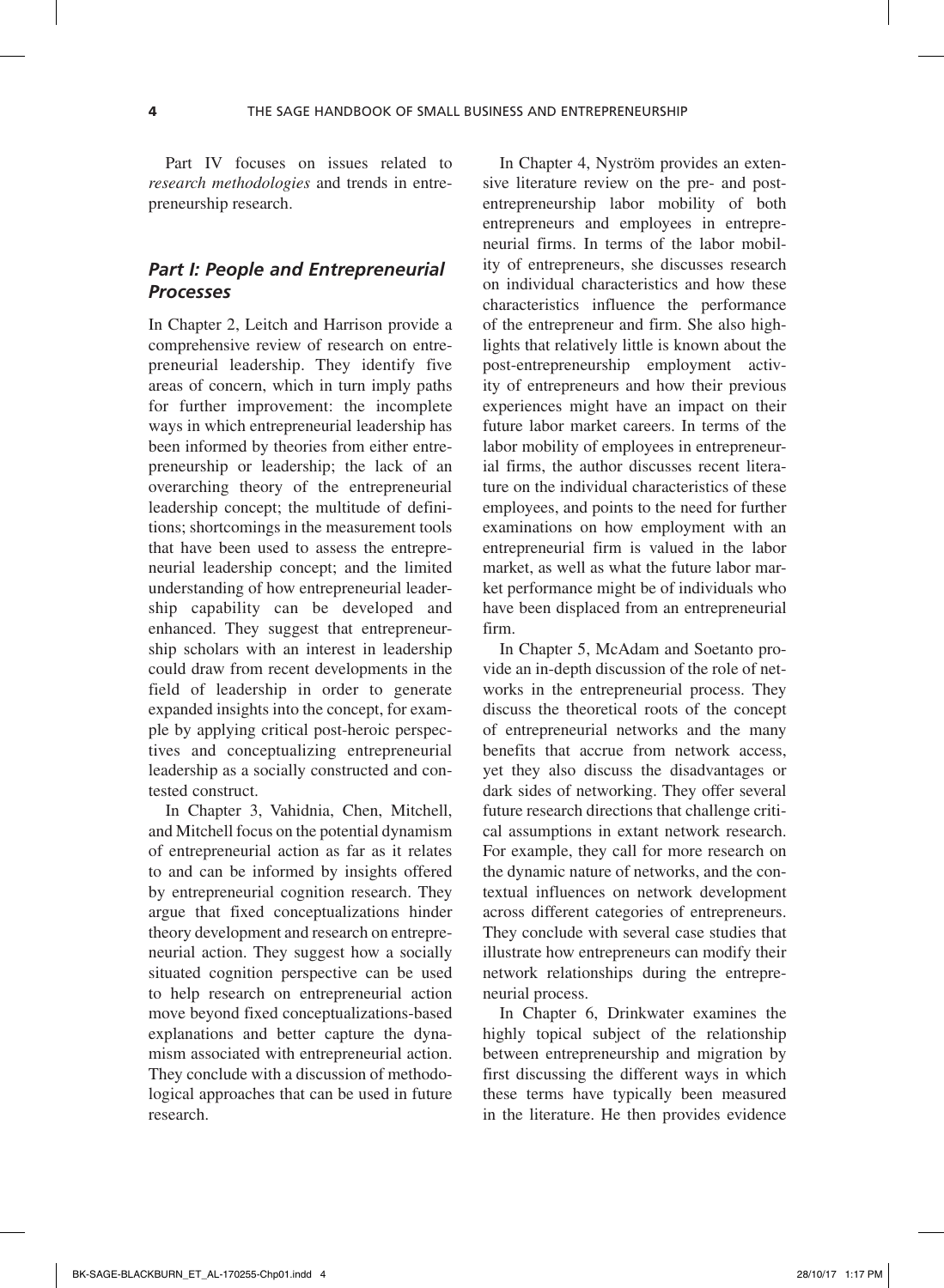on the role of migration in entrepreneurship, using recent data for the UK, and provides a comprehensive discussion of how entrepreneurship in different groups of migrants might be affected by different factors. He concludes with various policy implications and recommendations for future research.

In Chapter 7, van Helvert and Nordqvist discuss entrepreneurship from a family business perspective and explain how the family business context impacts entrepreneurial activity. They discuss various relevant features of family business and how they connect to entrepreneurship. They provide particular attention to factors such as socio-emotional wealth, governance, values, organizational identity, trust, and conflict, which are each relevant to entrepreneurial activity in family businesses. They also distinguish the dynamics of family business from those of their non-family counterparts. They conclude the chapter by proposing various avenues of future inquiry on family business in relation to entrepreneurship.

In Chapter 8, Haugh, Lyon, and Doherty provide a discussion of the phenomenon of social entrepreneurship, with a particular focus on the relationship between social value creation and opportunity identification and exploitation. They seek to accomplish three objectives with their chapter. First, they review the rise to prominence of social entrepreneurship and the associated definitional and contextual debates. Second, they summarize the principal research findings with respect to social value creation and opportunity identification and exploitation. Third, they identify several critical topics that can advance knowledge and theory development in the area of social entrepreneurship.

### *Part II: Entrepreneurship and Small Business Management and Organization*

In Chapter 9, Lechner and Pervaiz provide an in-depth discussion of the literature at the nexus between entrepreneurship and strategy. They draw from the notions of liability of newness and smallness to define entrepreneurial strategy and discuss the transferability of this concept to different contexts. They also discuss the relationship between entrepreneurial strategy and strategic entrepreneurship, and propose that cross-fertilization between the two concepts provides a fruitful avenue for future research. They further relate this discussion to concepts such as corporate entrepreneurship, corporate venturing, entrepreneurial orientation, and new venture strategy.

In Chapter 10, Eller and Gielnik provide an overview of different perspectives that have been used to explain new venture creation, namely, the psychological, team, resource, and institutional perspectives. They suggest that a more complete understanding of new venture creation requires an integrative model that combines these different perspectives into one single theoretical framework, and they underscore the central role of entrepreneurial action in this framework. They argue that the predictive value of empirical studies on new business creation can be significantly enhanced by combining theories that operate at different levels of analysis.

In Chapter 11, Zupic and Giudici provide a state-of-the-art literature review on new venture growth, and categorize this research into three topics: high-growth firms, antecedents of firm growth, and the growth process. They provide suggestions for how research on growth can move forward, including a reorientation from a focus on 'changes in amounts' to the processes underpinning firm growth, a combination of quantitative and qualitative studies, the leveraging of 'big data', and a clearer explanation of how various stakeholders can benefit from growth research.

In Chapter 12, Adomako and Mole provide complementary insights on the study of business growth. They discuss Penrose's view of firm growth, and highlight the different ways in which business growth has been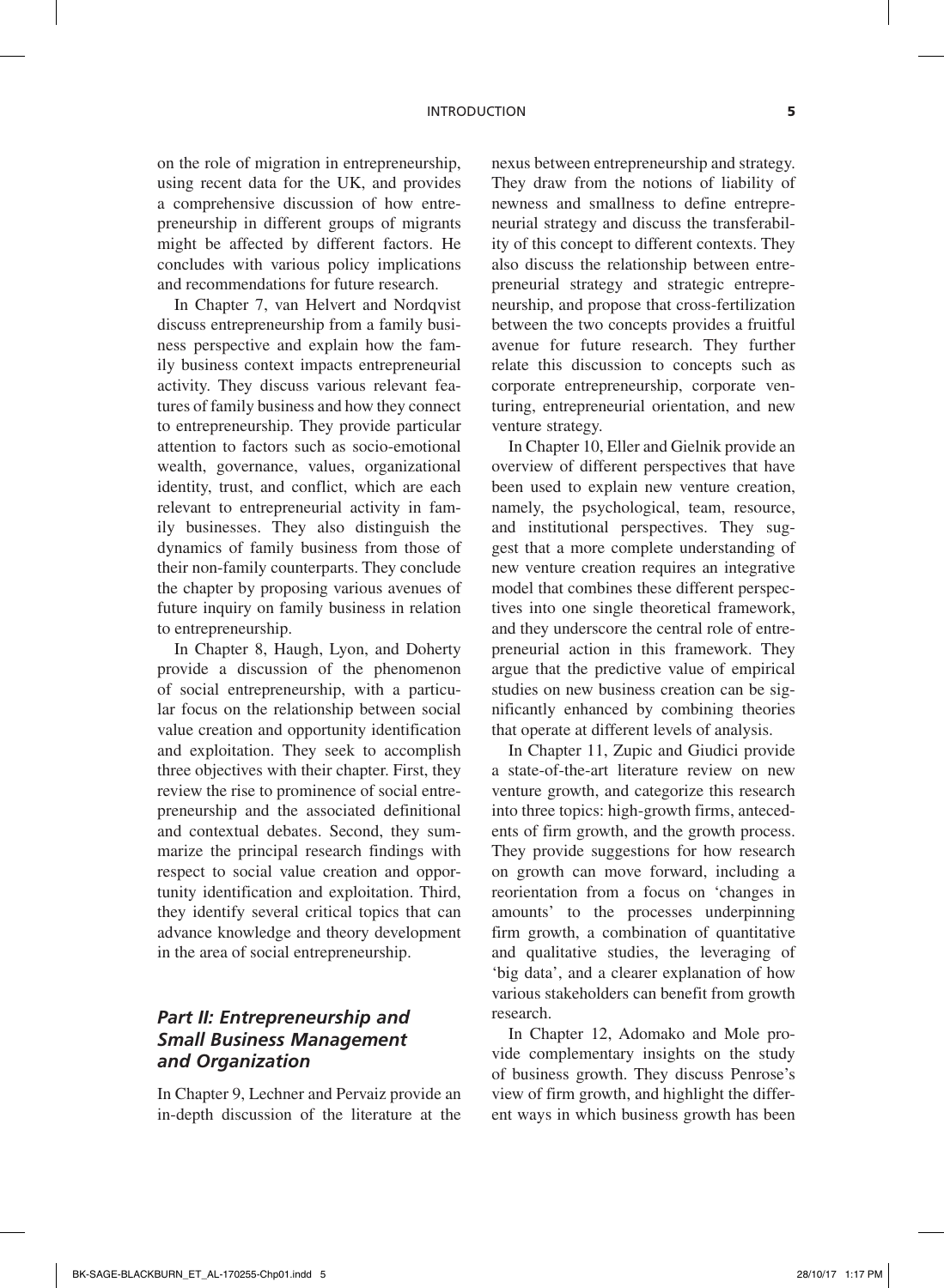measured, distinguishing between absolute and relative changes, and viewing growth as a process. They discuss different theories of business growth, including integrated models that explain the factors that drive business growth, as well as stage models that view business growth as a series of phases that a firm passes through during its life-cycle. They then elaborate on the different modes of business growth, as well as its drivers and constraints. They conclude by pointing out different areas of harmony and contention in the literature, from which they suggest several opportunities for future research.

In Chapter 13, Morris, Santos, Pryor, and Neumeyer review and critique the extant literature on entrepreneurial exit. They discuss the various definitions and conceptualizations of exit and associated constructs, and the major theories that are helpful in framing research on entrepreneurial exit. They identify key findings regarding the antecedents, processes, and outcomes surrounding an exit, and pinpoint several challenges in advancing our understanding of the exit phenomenon. The chapter concludes with a discussion of the priorities for ongoing research in the area of entrepreneurial exit.

In Chapter 14, Åmo and Kolvereid provide an extensive review of literature on corporate entrepreneurship, defined as entrepreneurship within established organizations. They develop a comprehensive model of corporate entrepreneurship, outlining different processes (strategic entrepreneurship, corporate entrepreneurship), antecedents (entrepreneurial orientation and entrepreneurial insight), context factors (managerial, organizational, and environmental) and outcomes (innovation, performance). They propose that future research in the realm of corporate entrepreneurship should be specific about the phenomena that are studied, provide precise definitions of core concepts, state its assumptions explicitly, and be clear about research context in order to compare research findings across studies.

In Chapter 15, Freel provides a critical review of literature on innovation in

the context of SMEs. He argues that much of the research on the innovation in and by small firms has suffered from using a somewhat narrow perspective of innovation, by focusing on technology changes and applying rather static approaches. He argues, for example, that insufficient attention has been devoted to the importance of the individual entrepreneur and manager in the processes of small-firm innovation. He proposes that future research should acknowledge the ubiquity of innovation in small firms, put more emphasis on resource construction and deployment instead of resource stocks, and recognize the importance of organizational and social contexts in the process and outcomes of small-firm innovation.

In Chapter 16, Jones, Morrish, Deacon, and Miles provide a comprehensive overview of extant literature on the interface between marketing and entrepreneurship, with a focus on marketing in new or small firms. They discuss several relevant topics such as small firm marketing, entrepreneurial marketing orientation, entrepreneurial networks, and internationalization. They also highlight several areas of future research in the realm of entrepreneurial marketing: the role of entrepreneurial networks in internationalization, the application of entrepreneurial marketing concepts to emerging markets, and the relevance of entrepreneurial marketing for social entrepreneurship. They conclude by pinpointing different research opportunities with respect to entrepreneurial research methods and designs.

In Chapter 17, Mason uses the funding escalator as the binding framework to provide a comprehensive review of research on the financing of entrepreneurial ventures. He first discusses the main sources of finance used by entrepreneurial firms as they progress through different stages of development, and explains the role of government intervention in filling critical gaps in the funding escalator. He then elaborates on some of the fundamental changes in the practice of entrepreneurial finance that were caused by the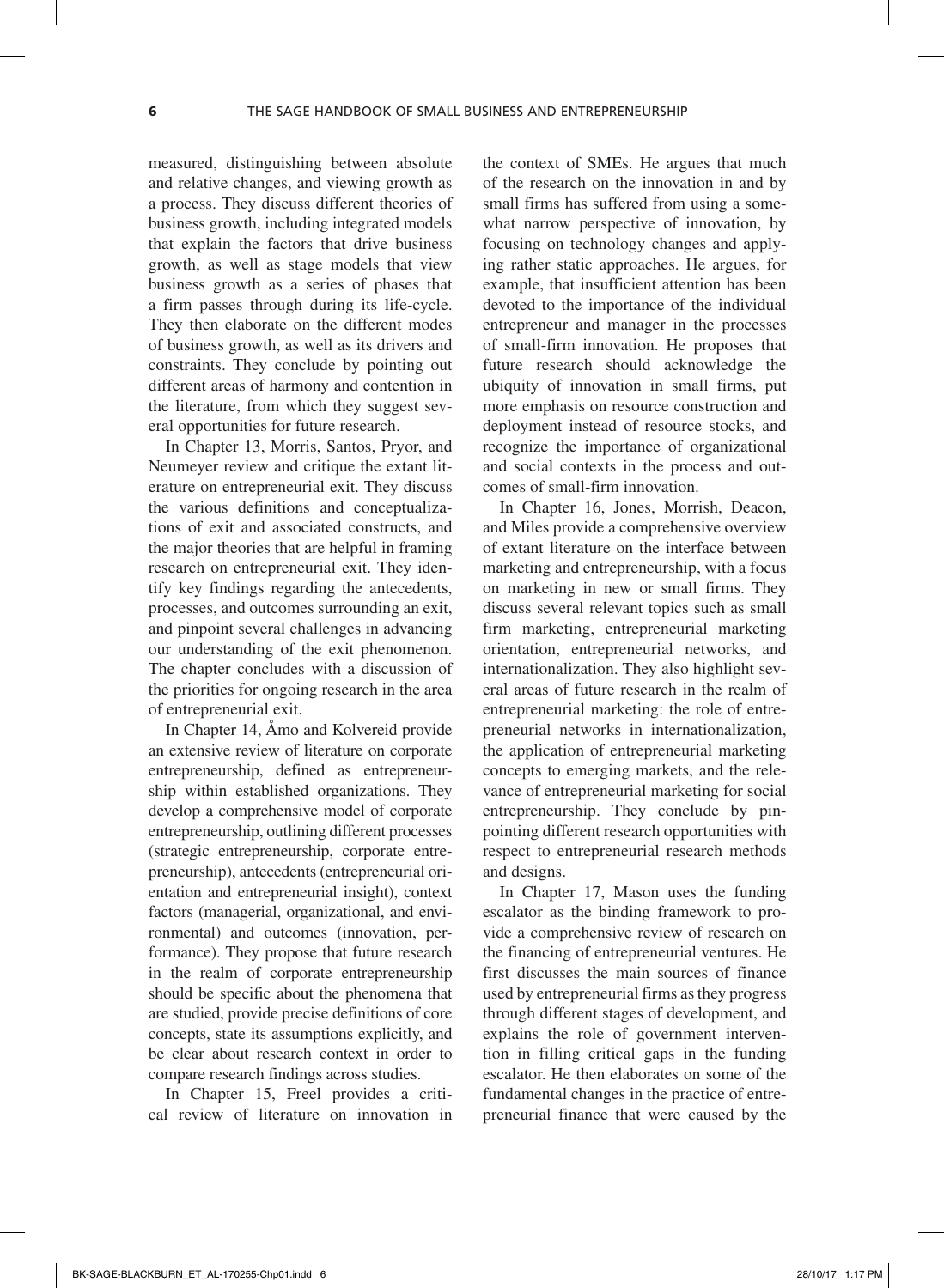dot.com crash and the 2008 global financial crisis. He argues that scholars must address current developments in the market for entrepreneurial finance, such as crowd-funding and business angel groups, in order to be relevant and impactful.

In Chapter 18, Cowling and Matthews provide an in-depth overview of research on the internal financing context for SMEs. They discuss how and why internal financial management is critical to the success and survival of smaller businesses, and emphasize the role and nature of SME financial management practice. They discuss why entrepreneurs often have a preference for internal over external funds. They point hereby to pecuniary factors such as lack of collateral and the relative price differential between internal and external funds, as well as to non-pecuniary factors such as the desire to maintain control and independence. They emphasize the need to investigate in more detail how and why smaller firms are capable, or incapable, of financing their daily operations, in order to fully understand their situation when they present themselves to external financiers.

#### *Part III: Entrepreneurial Milieu*

In Chapter 19, Hoffmann and Storey examine the key features of entrepreneurship policy and the specific role of business advice. They argue that the provision of publicly funded business advice to new and small firms is best theorized in a principal– agent framework in which the contract between the principal (central government) and the agent (the advice deliverer) is critical. The authors use the case of Denmark, and specifically Growth Houses, to illustrate this theoretical backdrop and to illustrate the important role played by an *evolving* policy context, whereby new information and changed circumstances lead to revisions of the principal–agent contract. They conclude with various implications for providers of other comparable policies.

In Chapter 20, Kitching discusses the effects of government regulation on entrepreneurship. He argues that government regulation should not merely be treated as a burden that imposes compliance cost or constraints on entrepreneurial action and performance. He demonstrates some of the conceptual and analytical limitations arising from using survey data to investigate *how* regulation impacts entrepreneurial action at the level of the firm. He discusses the usefulness of applying institutionalist approaches to the study of regulation, and presents an analytical framework on how regulation shapes, but does not determine, entrepreneurial action at the micro level. He provides various methodological considerations and concludes with different implications for researchers, theory development, and policy.

In Chapter 21, Stam and Spigel provide a critical review of the emerging literature on entrepreneurial ecosystems, conceptualized as a set of interdependent actors and factors that might be coordinated in such a way that they enable productive entrepreneurship within a particular territory. They discuss the relationships between ecosystems and relevant concepts such as industrial districts, clusters, and innovation systems. They present an integrative model that connects the functional attributes of entrepreneurial ecosystems with entrepreneurial outputs and welfare outcomes, and conclude by offering several implications for research and policy.

In Chapter 22, Wang and Zhao address the challenges of investigating corporate social responsibility, entrepreneurship, and small firms. They find that entrepreneurs' ethical behavior, social entrepreneurship practice, and sustainability face new challenges and as such require appropriate responses. They argue that new conceptual frameworks are needed if CSR is to be understood and developed in the field.

In Chapter 23, Nummela highlights the specific features of international entrepreneurship research. She identifies various areas that can serve as a bridge for scholars interested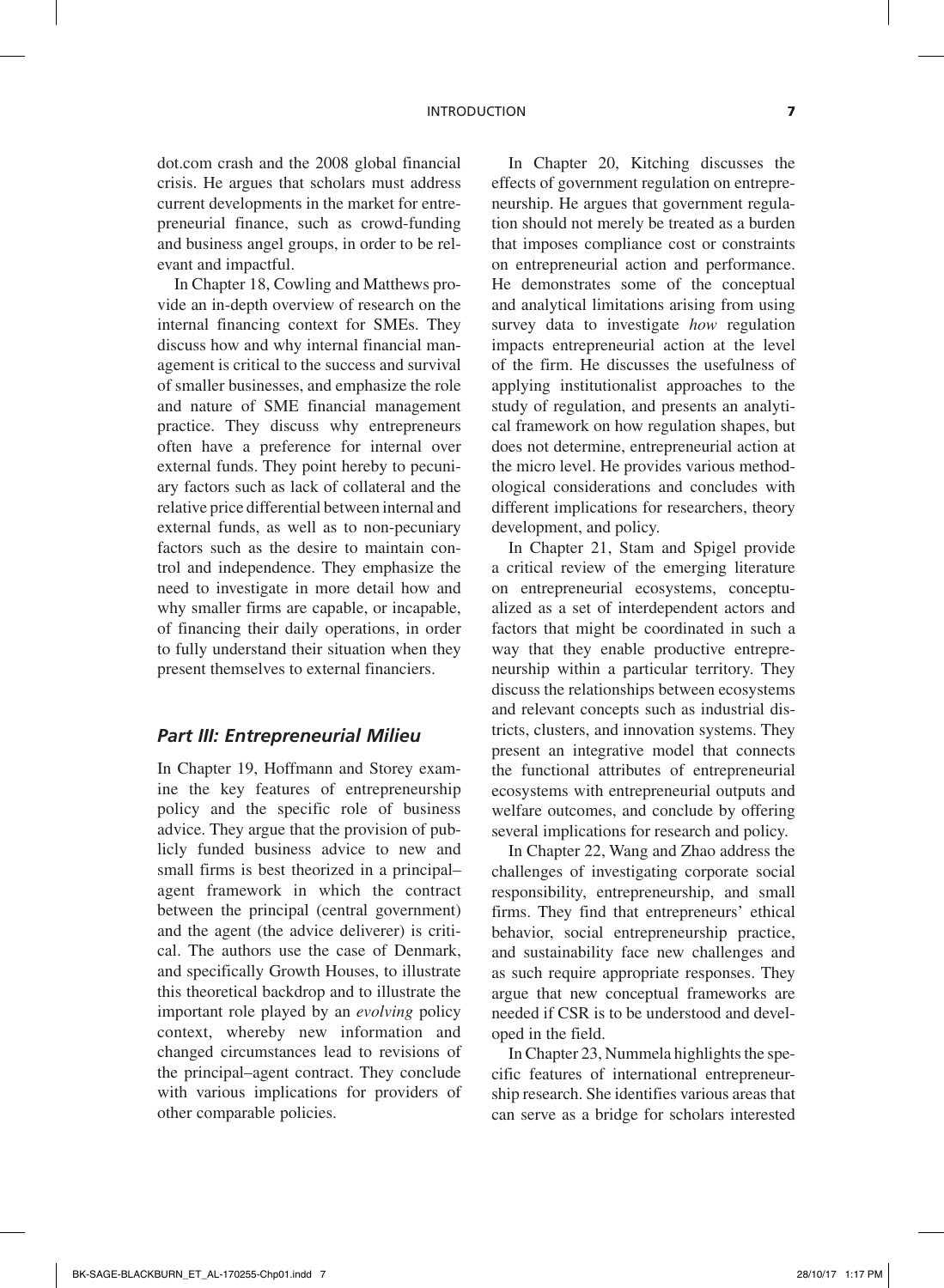in advancing entrepreneurship, international business, and international entrepreneurship research. She emphasizes the need to account for the constant flux of temporal and spatial contexts when studying the phenomenon of international entrepreneurship, as well as the need to investigate the local roots and networks of entrepreneurs. She argues that the research fields of entrepreneurship and international business both offer opportunities for developing a deeper theoretical understanding of the mechanisms of how and why international ventures grow or fail, and she calls for an important role of international entrepreneurship scholars in this regard.

In Chapter 24, Almobaireek, Alshumaimeri, and Manolova explore the external and internal growth challenges of new and small ventures in the context of emerging economies. They provide a review of the literature on new and small business growth in emerging economies, and complement this review with illustrative evidence from field work and a large-scale nationally representative study on the state of small business in Saudi Arabia. The evidence of this study shows that the association between external challenges and growth in emerging economies is stronger in early stages of small firm development, while the association between internal challenges and growth is stronger in later stages. They conclude their chapter by offering various suggestions for future research and discussing implications for public policy and managerial practice in the emerging market context.

In Chapter 25, Pittaway, Huxtable-Thomas, and Hannon summarize recent studies on entrepreneurial learning in order to highlight their implications for the design of educational programs. They summarize key concepts and empirical contributions, with a particular focus on expanding the understanding of 'situated' social and contextual learning. They highlight critical concepts such as dynamic temporal phases, forms and characteristics of learning, and they lay out the underlying principles of each concept. They then present various conceptual and empirical contributions

to the topic of entrepreneurial learning. They conclude by highlighting the implications of current thinking on the design of development programs for entrepreneurs, and offer insights into future developments and lines of inquiry in entrepreneurial learning.

In Chapter 26, Cooney discusses the use of case studies in entrepreneurship education, and the benefits of writing and teaching case studies. He explains the background to the case study approach and highlights the benefits that such a teaching approach can offer to both students and educators. He also explores how case studies can be used most effectively in the classroom, and what the challenges are for instructors who design and write their own cases. He concludes by discussing the current and future position of the case study approach as a form of pedagogy.

In Chapter 27, Hytti and Koskinen discuss how enterprise education pedagogy can be implemented in compulsory education and how it can positively affect students' school motivation and learning. They expand the applicability of entrepreneurship education, by emphasizing entrepreneurship pedagogy as a way forward from viewing entrepreneurship education merely as content that is related to new venture creation. Based on an account of one reform school that followed the principles of enterprise education pedagogy, the authors provide concrete examples of how to implement such pedagogy in an extreme classroom context. They suggest that the development of self-regulation skills is an appropriate new metric (i.e. learning outcome) for enterprise education pedagogy and related assessments. They conclude by discussing the opportunities and challenges for teachers who experiment with entrepreneurial teaching methods.

### *Part IV: Researching Small Business and Entrepreneurship*

In Chapter 28, McKenny, Zachary, Short, and Ketchen discuss the challenge of assessing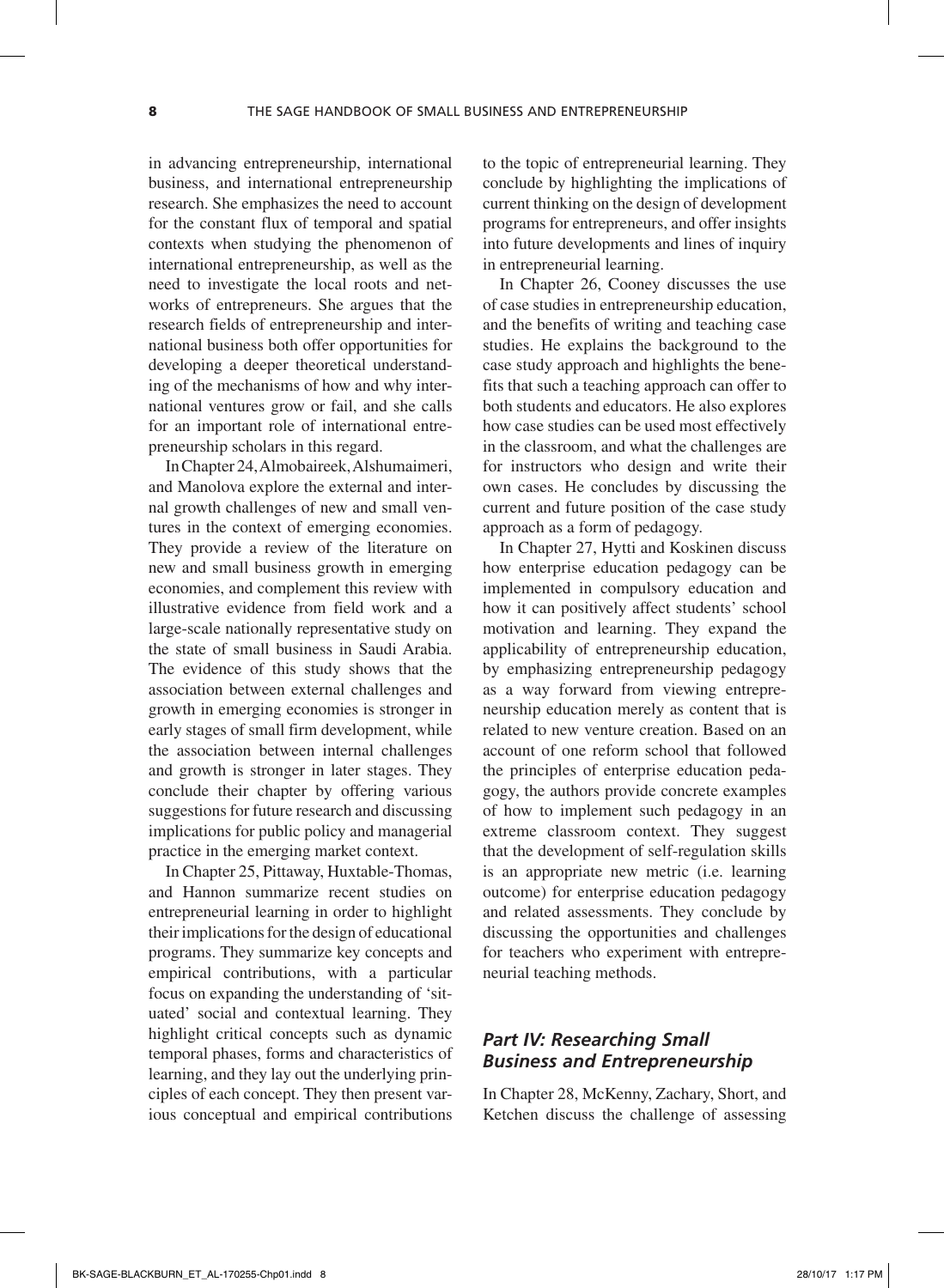causality in entrepreneurship research. They argue that this challenge is informed by the complexity of entrepreneurial phenomena, as well as by research design issues with respect to incomplete control over alternative explanations. They also posit that relatively little is known of how well entrepreneurship scholarship is performing in terms of methodological decisions that impact the ability to make causal claims. To illustrate their arguments, they focus on the causal relationship between corporate entrepreneurship and firm performance, and they discuss this relationship based on three criteria: the independent and dependent variables must co-vary, the independent variable must temporally precede the dependent variable, and alternative explanations must be eliminated. Based on their discussion of numerous articles on corporate entrepreneurship, they provide an interesting set of guidelines for how future entrepreneurship studies can make a stronger case for the presence of causality.

In Chapter 29 Kovalainen uses the term 'qualitative research strategy' as an umbrella concept that connects different qualitative methods. She discusses the different meanings given to qualitative research, the different methods used, and the overall content with a focus on entrepreneurship studies. She points out the strengths and pitfalls in using a qualitative research strategy, particularly in relation to issues in entrepreneurship. She concludes the chapter by providing various insights into future methods in entrepreneurship research, with a particular focus on the promise of qualitative research in entrepreneurship studies.

In Chapter 30, Díaz-García provides a critical examination of the main methodological approaches that have been used in studies of female entrepreneurship. She first discusses the dominant epistemological and ontological approaches that have been used in the study of gender in entrepreneurship. She then explains the benefits that can be derived from feminist and sociological approaches. Based on this analysis, she provides various suggestions for fruitful future research.

In Chapter 31, Johannisson discusses the possibility of a paradigm shift in entrepreneurship research. He identifies three critical issues that suggest the need for changing our understanding and modes of researching entrepreneurship: entrepreneuring is not about instigating change but temporarily arresting it; entrepreneuring is a processual phenomenon that crosses boundaries in time and space; and entrepreneuring is a multicolored science. The author then reports a bibliometric analysis that maps how entrepreneurship research presents itself in relation to management studies, a field that is usually considered to embrace entrepreneurship. He considers entrepreneurship research as an entrepreneurial practice and argues that such enactive research is an appropriate methodology to capture the notion of entrepreneurship. He further argues that the entrepreneurship research community can strengthen its identity by promoting 'originality' as another dimension of quality in research, besides the established two dimensions of rigor and relevance.

In Chapter 32, Poutanen introduces certain critical perspectives in entrepreneurship research in relation to what is called 'mainstream' entrepreneurship research, while also acknowledging the blurring and constantly moving boundaries of 'mainstream' and 'non-mainstream' research. He discusses some methodological criticisms and flaws in entrepreneurship studies as well as the narrow ideology of entrepreneurialism. The author presents the 'avant-garde' of critical entrepreneurship research, which builds on complex ontological theories of processualist reality and unties 'entrepreneurship' from its narrow economy- and business-centered meanings. He also argues that the bold reconceptualization of 'entrepreneurship' in relation to 'creativity', for example, could offer opportunities for fruitful dialogue between the avant-gardists and more conventionally oriented researchers of entrepreneurship.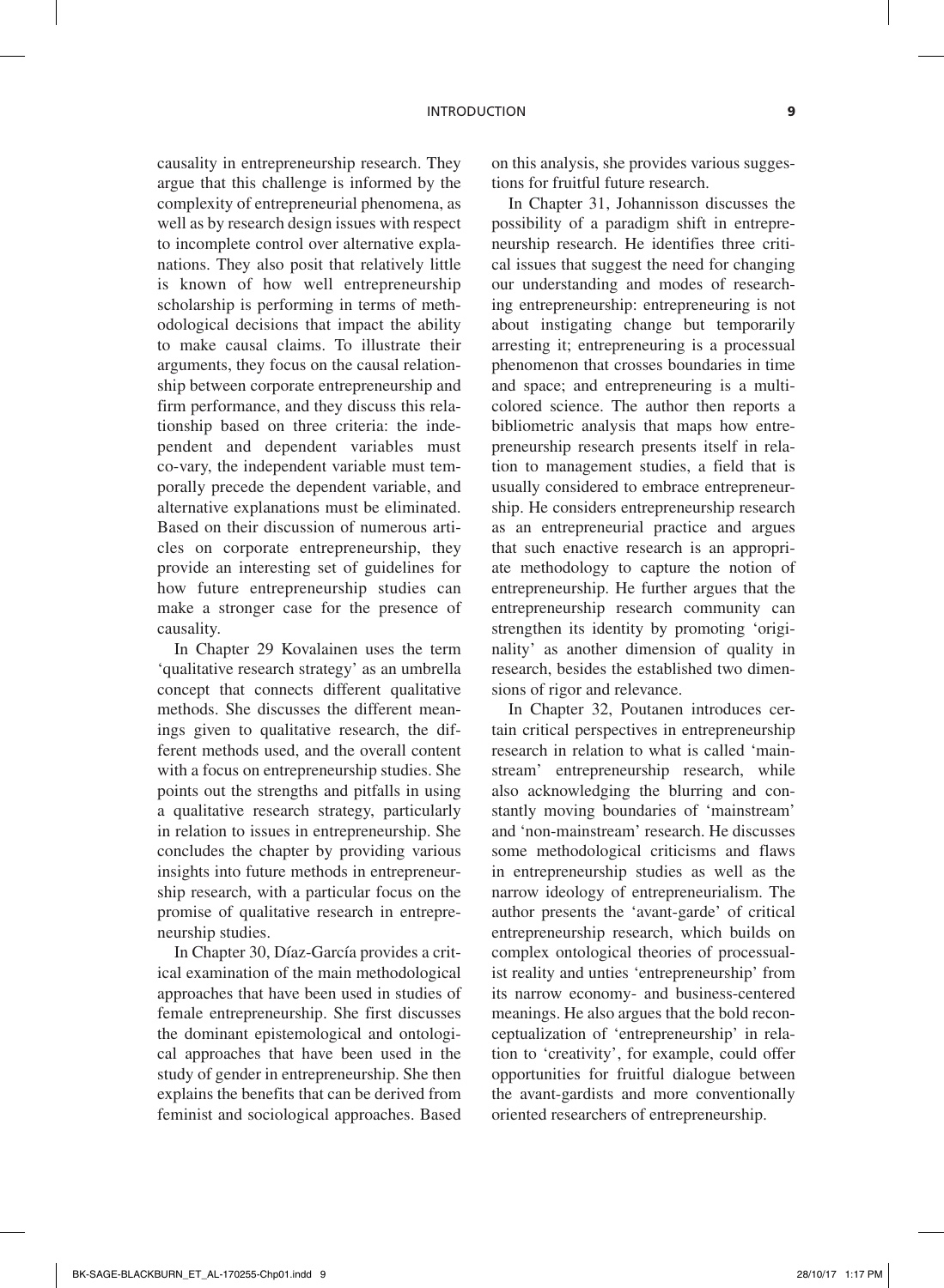#### *Notes*

- 1 Estimates can vary. For example, Harzing has 13 journals listed with 'Entrepreneurship': http://www.harzing.com/download/jql\_subject. pdf, whilst Google Scholar lists 20: https:// scholar.google.co.uk/citations?view\_op=to p\_venues&hl=en&vq=bus\_entrepreneurshipin novation, and in his analysis of core publications and related fields, Katz lists up to 129 journals: https://www.slu.edu/eweb/connect/for-faculty/ infrastructure/core-publications-in-entrepreneurs hip-and-related-fields#RefereedScholarlyJournals.
- 2 Assessments of the quality of research in higher educational institutions, such as the UK HEFCE's Research Excellence Framework, also report on the growing quality and volume of work in the field (HEFCE, 2015).
- 3 Estimates of the number of entrepreneurship programs or courses in universities worldwide prove difficult to find because of the scale of the task this would involve and the spread of courses beyond business schools into other disciplines such as engineering and the arts (see for example Honig & Martin, 2014). However, based on our gleaning of many national higher education situations, we would stand by our contention that most universities have embraced some form of program.
- 4 One argument may be that 'entrepreneurship', because of its overtones of risk-taking and dynamism, may be a more attractive term to use than 'small business', with its potential image of 'mom and pop' or less dynamic economic entities.

#### **REFERENCES**

- Acs, Z., Åstebro, T., Audretsch, D., and Robinson, D. T. (2016). Public policy to promote entrepreneurship: A call to arms. *Small Business Economics*, 47(1), 35–51.
- Aldrich, H. E. (2012). The emergence of entrepreneurship as an academic field: A personal essay on institutional entrepreneurship. *Research Policy*, 41(7), 1240–1248.
- Audretsch, D. B., Grilo, I., and Thurik, A. R. (Eds) (2007). *Handbook of research on entrepreneurship policy*. Edward Elgar, Cheltenham.
- Bennett, R. J. (2014). *Entrepreneurship, small business and public policy*. Routledge, London and New York.
- Blackburn, R. A., and Schaper, M. T. (Eds) (2012). *Government, SMEs and entrepreneurship*

*development. Policy, practice and challenges*. Gower Publishing, Oxford.

- Brännback, M., and Carsrud, A. L. (Eds) (2017). *Revisiting the entrepreneurial mind: Inside the black box: An expanded edition*. Springer, Cham, Switzerland.
- Carland, J. W., Hoy, F., Boulton, W. R., and Carland, J. A. C. (1984). Differentiating entrepreneurs from small business owners: A conceptualization. *Academy of Management Review*, 9(2), 354–359.
- Carlsson, B., Braunerhjelm, P., McKelvey, M., Olofsson, C., Persson, L., and Ylinenpää, H. (2013). The evolving domain of entrepreneurship research. *Small Business Economics*, 41(4), 913–930.
- Curran, J. (2000). What is small business policy in the UK for? Evaluation and assessing small business policies. *International Small Business Journal*, 18(3), 36–50.
- Curran, J., and Blackburn, R. (2000). *Researching the small enterprise*. Sage, London.
- Davey, T., Hannon, P., and Penaluna, A. (2016). Entrepreneurship education and the role of universities in entrepreneurship: Introduction to the special issue. *Industry and Higher Education*, 30(3), 171–182.
- Davidsson, P. (2004). *Researching entrepreneurship*. Springer, New York.
- Davidsson, P. (2016). The field of entrepreneurship research: Some significant developments. In Bögenhold, D., Bonnet, J., Dejardin, M., and Garcia Perez de Lema, D. (Eds) *Contemporary entrepreneurship: Multidisciplinary perspectives on innovation and growth*. Springer, Cham, Switzerland, 17–28.
- DeTienne, D., and Wennberg, K. (2016). Studying exit from entrepreneurship: New directions and insights. *International Small Business Journal*, 34(2), 151–156.
- Essers, C., Dey, P., Tedmanson, D., and Verduyn, K. (Eds) (2017). *Critical perspectives on entrepreneurship: Challenging dominant discourses*. Routledge, London and New York.
- Fayolle, A. (Ed.) (2014). *Handbook of research on small business and entrepreneurship*. Edward Elgar, Cheltenham.
- Fayolle, A., Landström, H., Gartner, W. B., and Berglund, K. (2016a). The institutionalization of entrepreneurship: Questioning the status quo and re-gaining hope for entrepreneurship research. *Entrepreneurship & Regional Development*, 28(7–8), 477–486.